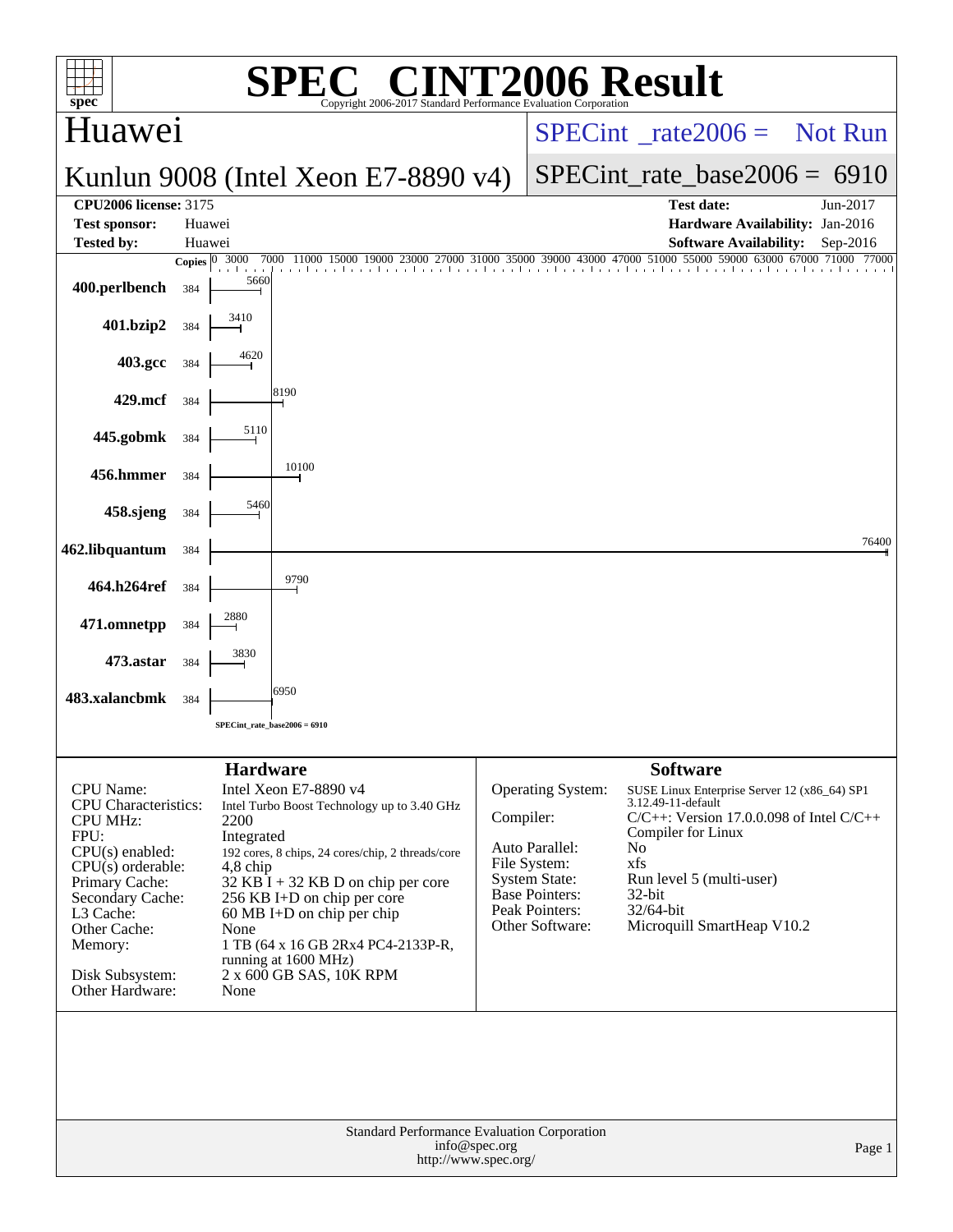

# Huawei

## $SPECTnt_rate2006 = Not Run$

### Kunlun 9008 (Intel Xeon E7-8890 v4)

## [SPECint\\_rate\\_base2006 =](http://www.spec.org/auto/cpu2006/Docs/result-fields.html#SPECintratebase2006) 6910

**[CPU2006 license:](http://www.spec.org/auto/cpu2006/Docs/result-fields.html#CPU2006license)** 3175 **[Test date:](http://www.spec.org/auto/cpu2006/Docs/result-fields.html#Testdate)** Jun-2017 **[Test sponsor:](http://www.spec.org/auto/cpu2006/Docs/result-fields.html#Testsponsor)** Huawei **[Hardware Availability:](http://www.spec.org/auto/cpu2006/Docs/result-fields.html#HardwareAvailability)** Jan-2016 **[Tested by:](http://www.spec.org/auto/cpu2006/Docs/result-fields.html#Testedby)** Huawei **[Software Availability:](http://www.spec.org/auto/cpu2006/Docs/result-fields.html#SoftwareAvailability)** Sep-2016

#### **[Results Table](http://www.spec.org/auto/cpu2006/Docs/result-fields.html#ResultsTable)**

|                                                                                                          | <b>Base</b>   |                |       |                |       |                | <b>Peak</b> |               |                |              |                |              |                |              |
|----------------------------------------------------------------------------------------------------------|---------------|----------------|-------|----------------|-------|----------------|-------------|---------------|----------------|--------------|----------------|--------------|----------------|--------------|
| <b>Benchmark</b>                                                                                         | <b>Copies</b> | <b>Seconds</b> | Ratio | <b>Seconds</b> | Ratio | <b>Seconds</b> | Ratio       | <b>Copies</b> | <b>Seconds</b> | <b>Ratio</b> | <b>Seconds</b> | <b>Ratio</b> | <b>Seconds</b> | <b>Ratio</b> |
| 400.perlbench                                                                                            | 384           | 662            | 5670  | 662            | 5660  | 662            | 5660        |               |                |              |                |              |                |              |
| 401.bzip2                                                                                                | 384           | 1090           | 3400  | 1086           | 3410  | 1079           | 3430        |               |                |              |                |              |                |              |
| $403.\mathrm{gcc}$                                                                                       | 384           | 668            | 4620  | 670            | 4610  | 668            | 4630        |               |                |              |                |              |                |              |
| $429$ .mcf                                                                                               | 384           | 429            | 8160  | 426            | 8220  | 427            | 8190        |               |                |              |                |              |                |              |
| $445$ .gobm $k$                                                                                          | 384           | 787            | 5120  | 791            | 5090  | <u>788</u>     | 5110        |               |                |              |                |              |                |              |
| 456.hmmer                                                                                                | 384           | 357            | 10000 | 355            | 10100 | 353            | 10100       |               |                |              |                |              |                |              |
| 458.sjeng                                                                                                | 384           | 850            | 5460  | 851            | 5460  | 851            | 5460        |               |                |              |                |              |                |              |
| 462.libquantum                                                                                           | 384           | 104            | 76400 | 104            | 76300 | 104            | 76400       |               |                |              |                |              |                |              |
| 464.h264ref                                                                                              | 384           | 867            | 9800  | 870            | 9770  | 868            | 9790        |               |                |              |                |              |                |              |
| 471.omnetpp                                                                                              | 384           | 833            | 2880  | 835            | 2870  | 834            | 2880        |               |                |              |                |              |                |              |
| 473.astar                                                                                                | 384           | 705            | 3820  | 704            | 3830  | 704            | 3830        |               |                |              |                |              |                |              |
| 483.xalancbmk                                                                                            | 384           | 382            | 6940  | 381            | 6950  | 377            | <b>7020</b> |               |                |              |                |              |                |              |
| Results appear in the order in which they were run. Bold underlined text indicates a median measurement. |               |                |       |                |       |                |             |               |                |              |                |              |                |              |

#### **[Submit Notes](http://www.spec.org/auto/cpu2006/Docs/result-fields.html#SubmitNotes)**

 The numactl mechanism was used to bind copies to processors. The config file option 'submit' was used to generate numactl commands to bind each copy to a specific processor. For details, please see the config file.

### **[Operating System Notes](http://www.spec.org/auto/cpu2006/Docs/result-fields.html#OperatingSystemNotes)**

 Stack size set to unlimited using "ulimit -s unlimited" Turbo mode set with: cpupower -c all frequency-set -g performance

### **[Platform Notes](http://www.spec.org/auto/cpu2006/Docs/result-fields.html#PlatformNotes)**

 BIOS configuration: Set Power Efficiency Mode to Performance Baseboard Management Controller used to adjust the fan speed to 100% Sysinfo program /home/spec/config/sysinfo.rev6993 Revision 6993 of 2015-11-06 (b5e8d4b4eb51ed28d7f98696cbe290c1) running on linux-v9m3 Tue Jun 20 13:46:22 2017

 This section contains SUT (System Under Test) info as seen by some common utilities. To remove or add to this section, see: <http://www.spec.org/cpu2006/Docs/config.html#sysinfo>

 From /proc/cpuinfo model name : Intel(R) Xeon(R) CPU E7-8890 v4 @ 2.20GHz 8 "physical id"s (chips) 384 "processors" Continued on next page

> Standard Performance Evaluation Corporation [info@spec.org](mailto:info@spec.org) <http://www.spec.org/>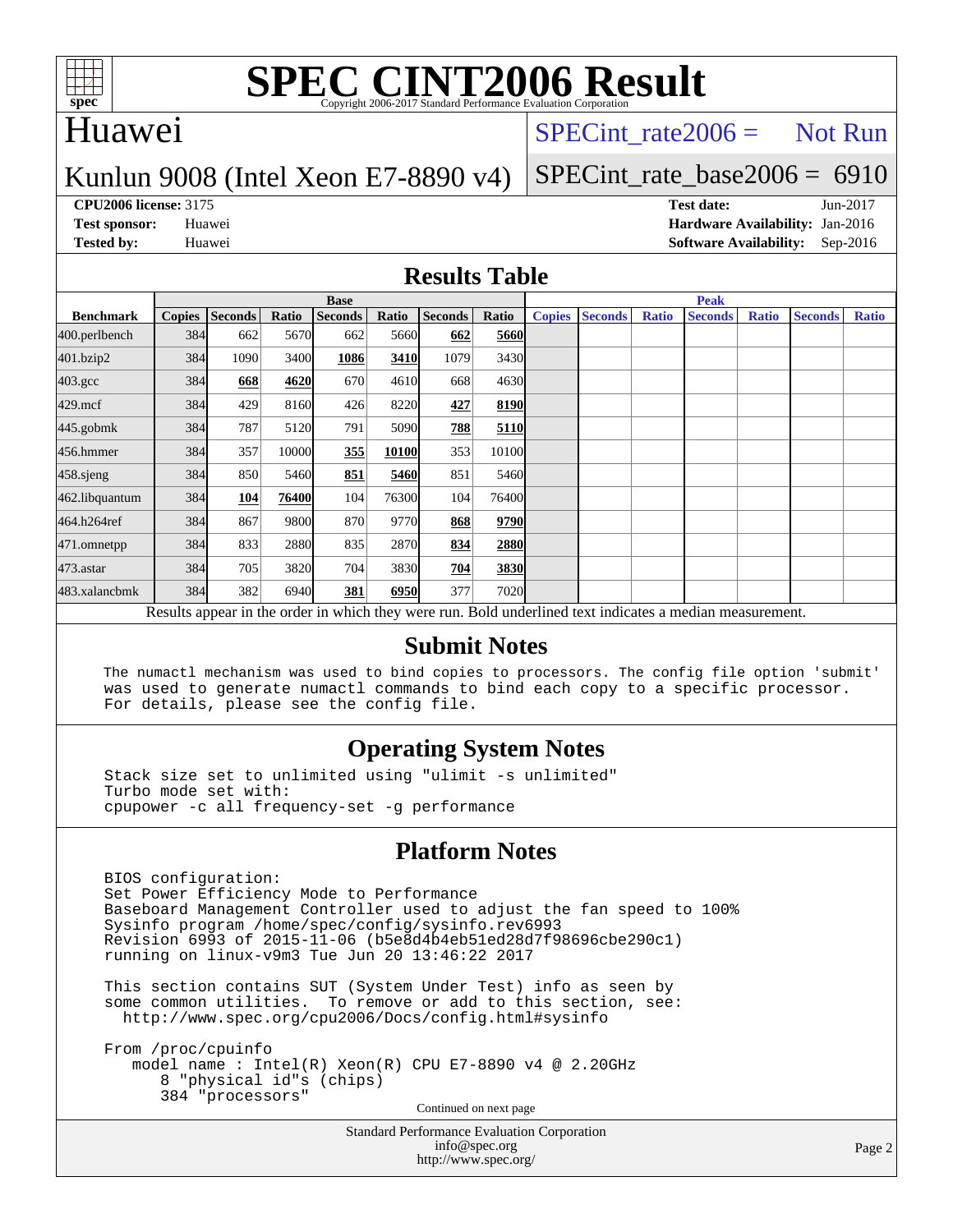

### **[SPEC CINT2006 Result](http://www.spec.org/auto/cpu2006/Docs/result-fields.html#SPECCINT2006Result)** Copyright 2006-2017 Standard Performance Evaluation Corporation

## Huawei

 $SPECint rate2006 =$  Not Run

Kunlun 9008 (Intel Xeon E7-8890 v4)

[SPECint\\_rate\\_base2006 =](http://www.spec.org/auto/cpu2006/Docs/result-fields.html#SPECintratebase2006) 6910

**[CPU2006 license:](http://www.spec.org/auto/cpu2006/Docs/result-fields.html#CPU2006license)** 3175 **[Test date:](http://www.spec.org/auto/cpu2006/Docs/result-fields.html#Testdate)** Jun-2017 **[Test sponsor:](http://www.spec.org/auto/cpu2006/Docs/result-fields.html#Testsponsor)** Huawei **[Hardware Availability:](http://www.spec.org/auto/cpu2006/Docs/result-fields.html#HardwareAvailability)** Jan-2016 **[Tested by:](http://www.spec.org/auto/cpu2006/Docs/result-fields.html#Testedby)** Huawei **[Software Availability:](http://www.spec.org/auto/cpu2006/Docs/result-fields.html#SoftwareAvailability)** Sep-2016

#### **[Platform Notes \(Continued\)](http://www.spec.org/auto/cpu2006/Docs/result-fields.html#PlatformNotes)**

 cores, siblings (Caution: counting these is hw and system dependent. The following excerpts from /proc/cpuinfo might not be reliable. Use with caution.) cpu cores : 24 siblings : 48 physical 0: cores 0 1 2 3 4 5 8 9 10 11 12 13 16 17 18 19 20 21 24 25 26 27 28 29 physical 1: cores 0 1 2 3 4 5 8 9 10 11 12 13 16 17 18 19 20 21 24 25 26 27 28 29 physical 2: cores 0 1 2 3 4 5 8 9 10 11 12 13 16 17 18 19 20 21 24 25 26 27 28 29 physical 3: cores 0 1 2 3 4 5 8 9 10 11 12 13 16 17 18 19 20 21 24 25 26 27 28 29 physical 4: cores 0 1 2 3 4 5 8 9 10 11 12 13 16 17 18 19 20 21 24 25 26 27 28 29 physical 5: cores 0 1 2 3 4 5 8 9 10 11 12 13 16 17 18 19 20 21 24 25 26 27 28 29 physical 6: cores 0 1 2 3 4 5 8 9 10 11 12 13 16 17 18 19 20 21 24 25 26 27 28 29 physical 7: cores 0 1 2 3 4 5 8 9 10 11 12 13 16 17 18 19 20 21 24 25 26 27 28 29 cache size : 61440 KB From /proc/meminfo MemTotal: 1058276180 kB<br>HugePages Total: 0 HugePages\_Total: 0 Hugepagesize: 2048 kB /usr/bin/lsb\_release -d SUSE Linux Enterprise Server 12 SP1 From /etc/\*release\* /etc/\*version\* SuSE-release: SUSE Linux Enterprise Server 12 (x86\_64) VERSION = 12 PATCHLEVEL = 1 # This file is deprecated and will be removed in a future service pack or release. # Please check /etc/os-release for details about this release. os-release: NAME="SLES" VERSION="12-SP1" VERSION\_ID="12.1" PRETTY\_NAME="SUSE Linux Enterprise Server 12 SP1" ID="sles" ANSI\_COLOR="0;32" CPE\_NAME="cpe:/o:suse:sles:12:sp1" sgi-accelerate-release: SGI Accelerate 1.12, Build 714r18.sles12sp1-1604041900 uname -a: Linux linux-v9m3 3.12.49-11-default #1 SMP Wed Nov 11 20:52:43 UTC 2015 Continued on next page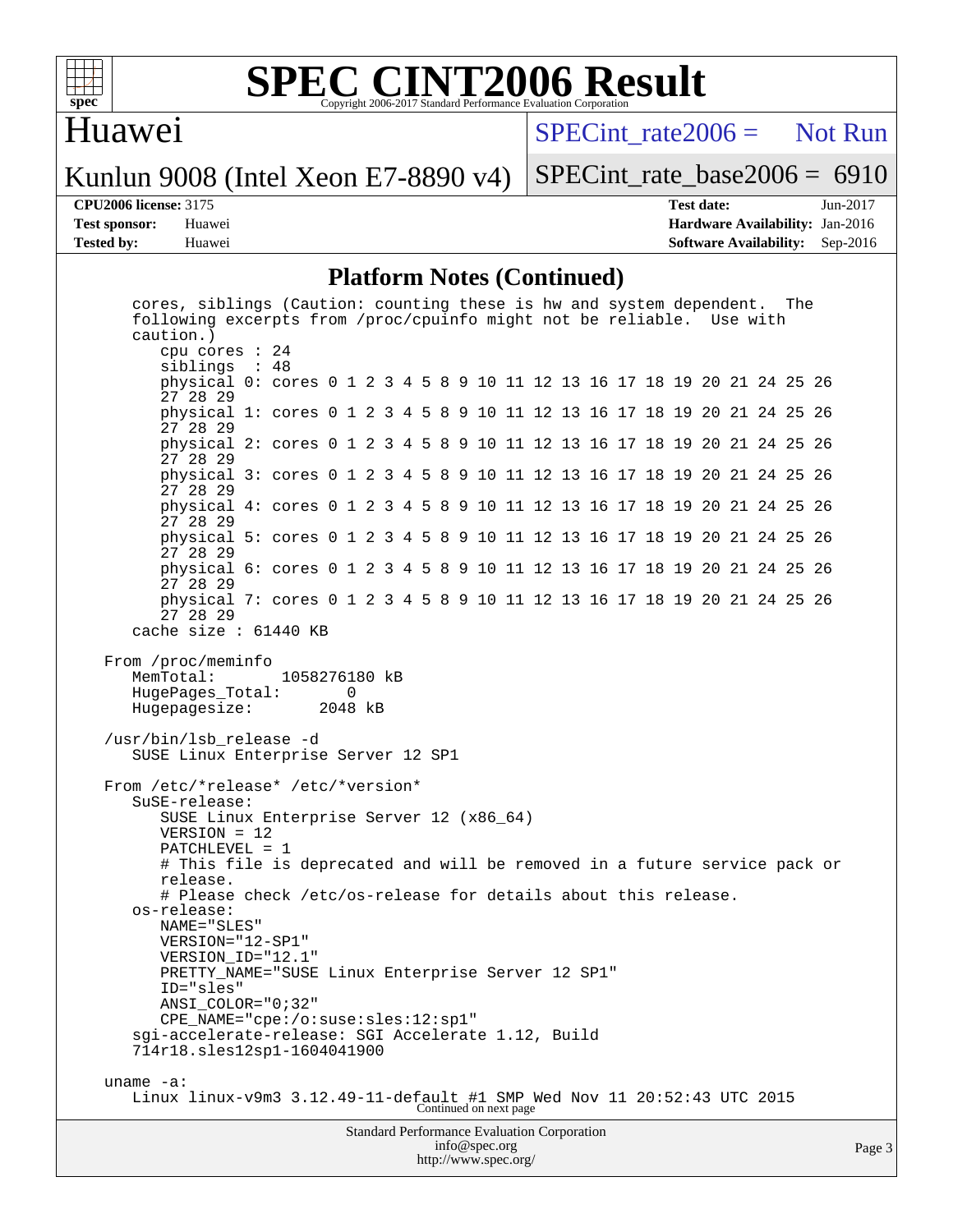

### Huawei

SPECint rate  $2006 =$  Not Run

Kunlun 9008 (Intel Xeon E7-8890 v4)

[SPECint\\_rate\\_base2006 =](http://www.spec.org/auto/cpu2006/Docs/result-fields.html#SPECintratebase2006) 6910

**[CPU2006 license:](http://www.spec.org/auto/cpu2006/Docs/result-fields.html#CPU2006license)** 3175 **[Test date:](http://www.spec.org/auto/cpu2006/Docs/result-fields.html#Testdate)** Jun-2017 **[Test sponsor:](http://www.spec.org/auto/cpu2006/Docs/result-fields.html#Testsponsor)** Huawei **[Hardware Availability:](http://www.spec.org/auto/cpu2006/Docs/result-fields.html#HardwareAvailability)** Jan-2016 **[Tested by:](http://www.spec.org/auto/cpu2006/Docs/result-fields.html#Testedby)** Huawei **[Software Availability:](http://www.spec.org/auto/cpu2006/Docs/result-fields.html#SoftwareAvailability)** Sep-2016

#### **[Platform Notes \(Continued\)](http://www.spec.org/auto/cpu2006/Docs/result-fields.html#PlatformNotes)**

(8d714a0) x86\_64 x86\_64 x86\_64 GNU/Linux

run-level 5 Jun 20 12:01

SPEC is set to: /home/spec<br>Filesystem Type Si Type Size Used Avail Use% Mounted on /dev/sda4 xfs 1.1T 779G 295G 73% /home Additional information from dmidecode:

 Warning: Use caution when you interpret this section. The 'dmidecode' program reads system data which is "intended to allow hardware to be accurately determined", but the intent may not be met, as there are frequent changes to hardware, firmware, and the "DMTF SMBIOS" standard.

 BIOS American Megatrends Inc. BLXSV207 04/17/2017 Memory: 64x Micron 36ASF2G72PZ-2G1A2 16 GB 2 rank 2133 MHz, configured at 1600 MHz 128x NO DIMM NO DIMM

(End of data from sysinfo program)

#### **[General Notes](http://www.spec.org/auto/cpu2006/Docs/result-fields.html#GeneralNotes)**

Environment variables set by runspec before the start of the run: LD\_LIBRARY\_PATH = "/home/spec/libs/32:/home/spec/libs/64:/home/spec/sh10.2"

 Binaries compiled on a system with 1x Intel Core i7-4790K CPU + 32GB RAM memory using Redhat Enterprise Linux 7.2 Transparent Huge Pages enabled by default Filesystem page cache cleared with: echo 1> /proc/sys/vm/drop\_caches runspec command invoked through numactl i.e.: numactl --interleave=all runspec <etc>

# **[Base Compiler Invocation](http://www.spec.org/auto/cpu2006/Docs/result-fields.html#BaseCompilerInvocation)**

[C benchmarks](http://www.spec.org/auto/cpu2006/Docs/result-fields.html#Cbenchmarks):

[icc -m32 -L/opt/intel/compilers\\_and\\_libraries\\_2017/linux/lib/ia32](http://www.spec.org/cpu2006/results/res2017q4/cpu2006-20170918-50117.flags.html#user_CCbase_intel_icc_c29f3ff5a7ed067b11e4ec10a03f03ae)

[C++ benchmarks:](http://www.spec.org/auto/cpu2006/Docs/result-fields.html#CXXbenchmarks)

[icpc -m32 -L/opt/intel/compilers\\_and\\_libraries\\_2017/linux/lib/ia32](http://www.spec.org/cpu2006/results/res2017q4/cpu2006-20170918-50117.flags.html#user_CXXbase_intel_icpc_8c35c7808b62dab9ae41a1aa06361b6b)

# **[Base Portability Flags](http://www.spec.org/auto/cpu2006/Docs/result-fields.html#BasePortabilityFlags)**

 400.perlbench: [-D\\_FILE\\_OFFSET\\_BITS=64](http://www.spec.org/cpu2006/results/res2017q4/cpu2006-20170918-50117.flags.html#user_basePORTABILITY400_perlbench_file_offset_bits_64_438cf9856305ebd76870a2c6dc2689ab) [-DSPEC\\_CPU\\_LINUX\\_IA32](http://www.spec.org/cpu2006/results/res2017q4/cpu2006-20170918-50117.flags.html#b400.perlbench_baseCPORTABILITY_DSPEC_CPU_LINUX_IA32) 401.bzip2: [-D\\_FILE\\_OFFSET\\_BITS=64](http://www.spec.org/cpu2006/results/res2017q4/cpu2006-20170918-50117.flags.html#user_basePORTABILITY401_bzip2_file_offset_bits_64_438cf9856305ebd76870a2c6dc2689ab)

Continued on next page

Standard Performance Evaluation Corporation [info@spec.org](mailto:info@spec.org) <http://www.spec.org/>

Page 4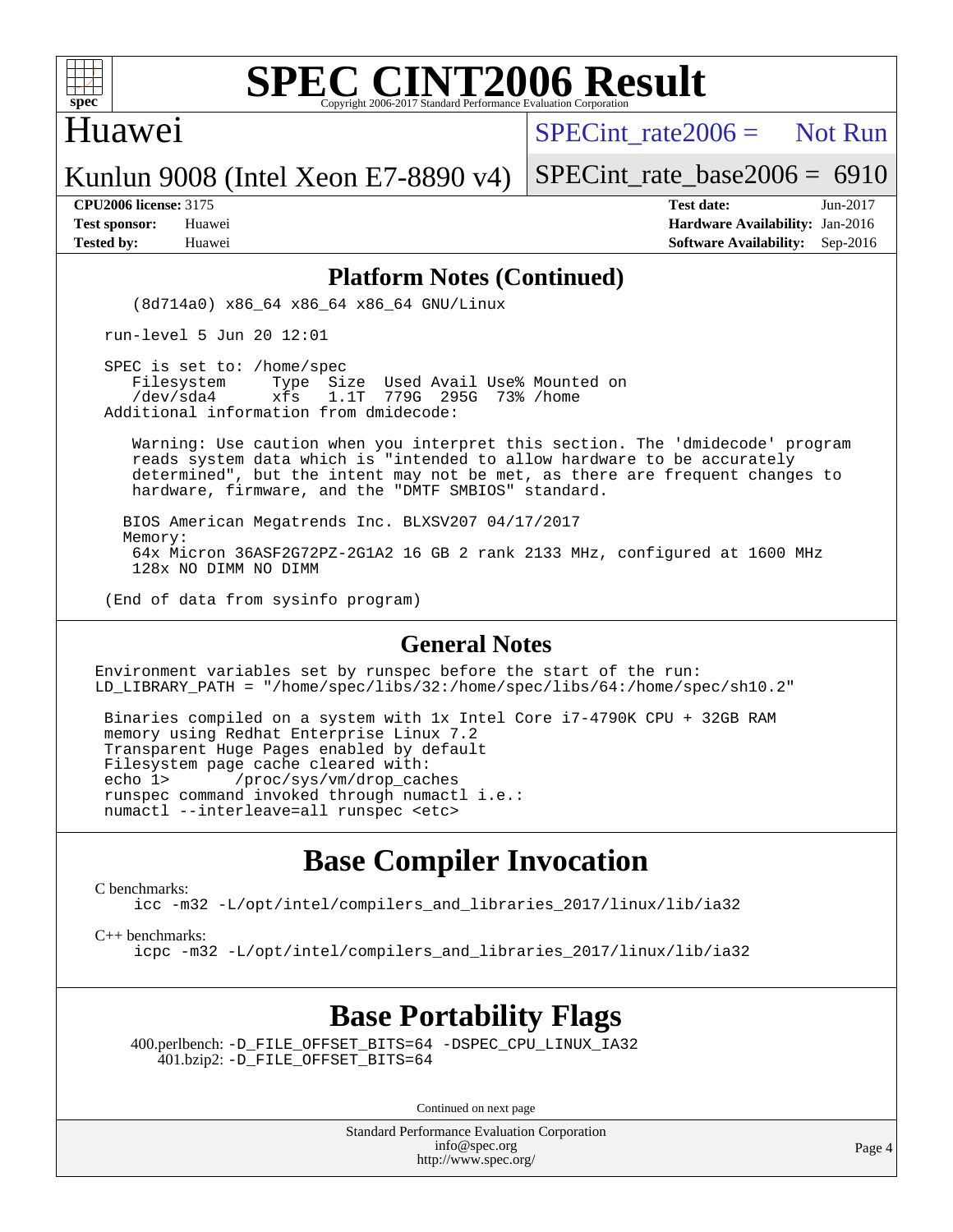

# Huawei

 $SPECTnt_rate2006 = Not Run$ 

Kunlun 9008 (Intel Xeon E7-8890 v4)

[SPECint\\_rate\\_base2006 =](http://www.spec.org/auto/cpu2006/Docs/result-fields.html#SPECintratebase2006) 6910

**[CPU2006 license:](http://www.spec.org/auto/cpu2006/Docs/result-fields.html#CPU2006license)** 3175 **[Test date:](http://www.spec.org/auto/cpu2006/Docs/result-fields.html#Testdate)** Jun-2017 **[Test sponsor:](http://www.spec.org/auto/cpu2006/Docs/result-fields.html#Testsponsor)** Huawei **[Hardware Availability:](http://www.spec.org/auto/cpu2006/Docs/result-fields.html#HardwareAvailability)** Jan-2016 **[Tested by:](http://www.spec.org/auto/cpu2006/Docs/result-fields.html#Testedby)** Huawei **[Software Availability:](http://www.spec.org/auto/cpu2006/Docs/result-fields.html#SoftwareAvailability)** Sep-2016

# **[Base Portability Flags \(Continued\)](http://www.spec.org/auto/cpu2006/Docs/result-fields.html#BasePortabilityFlags)**

 403.gcc: [-D\\_FILE\\_OFFSET\\_BITS=64](http://www.spec.org/cpu2006/results/res2017q4/cpu2006-20170918-50117.flags.html#user_basePORTABILITY403_gcc_file_offset_bits_64_438cf9856305ebd76870a2c6dc2689ab) 429.mcf: [-D\\_FILE\\_OFFSET\\_BITS=64](http://www.spec.org/cpu2006/results/res2017q4/cpu2006-20170918-50117.flags.html#user_basePORTABILITY429_mcf_file_offset_bits_64_438cf9856305ebd76870a2c6dc2689ab) 445.gobmk: [-D\\_FILE\\_OFFSET\\_BITS=64](http://www.spec.org/cpu2006/results/res2017q4/cpu2006-20170918-50117.flags.html#user_basePORTABILITY445_gobmk_file_offset_bits_64_438cf9856305ebd76870a2c6dc2689ab) 456.hmmer: [-D\\_FILE\\_OFFSET\\_BITS=64](http://www.spec.org/cpu2006/results/res2017q4/cpu2006-20170918-50117.flags.html#user_basePORTABILITY456_hmmer_file_offset_bits_64_438cf9856305ebd76870a2c6dc2689ab) 458.sjeng: [-D\\_FILE\\_OFFSET\\_BITS=64](http://www.spec.org/cpu2006/results/res2017q4/cpu2006-20170918-50117.flags.html#user_basePORTABILITY458_sjeng_file_offset_bits_64_438cf9856305ebd76870a2c6dc2689ab) 462.libquantum: [-D\\_FILE\\_OFFSET\\_BITS=64](http://www.spec.org/cpu2006/results/res2017q4/cpu2006-20170918-50117.flags.html#user_basePORTABILITY462_libquantum_file_offset_bits_64_438cf9856305ebd76870a2c6dc2689ab) [-DSPEC\\_CPU\\_LINUX](http://www.spec.org/cpu2006/results/res2017q4/cpu2006-20170918-50117.flags.html#b462.libquantum_baseCPORTABILITY_DSPEC_CPU_LINUX) 464.h264ref: [-D\\_FILE\\_OFFSET\\_BITS=64](http://www.spec.org/cpu2006/results/res2017q4/cpu2006-20170918-50117.flags.html#user_basePORTABILITY464_h264ref_file_offset_bits_64_438cf9856305ebd76870a2c6dc2689ab) 471.omnetpp: [-D\\_FILE\\_OFFSET\\_BITS=64](http://www.spec.org/cpu2006/results/res2017q4/cpu2006-20170918-50117.flags.html#user_basePORTABILITY471_omnetpp_file_offset_bits_64_438cf9856305ebd76870a2c6dc2689ab) 473.astar: [-D\\_FILE\\_OFFSET\\_BITS=64](http://www.spec.org/cpu2006/results/res2017q4/cpu2006-20170918-50117.flags.html#user_basePORTABILITY473_astar_file_offset_bits_64_438cf9856305ebd76870a2c6dc2689ab) 483.xalancbmk: [-D\\_FILE\\_OFFSET\\_BITS=64](http://www.spec.org/cpu2006/results/res2017q4/cpu2006-20170918-50117.flags.html#user_basePORTABILITY483_xalancbmk_file_offset_bits_64_438cf9856305ebd76870a2c6dc2689ab) [-DSPEC\\_CPU\\_LINUX](http://www.spec.org/cpu2006/results/res2017q4/cpu2006-20170918-50117.flags.html#b483.xalancbmk_baseCXXPORTABILITY_DSPEC_CPU_LINUX)

# **[Base Optimization Flags](http://www.spec.org/auto/cpu2006/Docs/result-fields.html#BaseOptimizationFlags)**

[C benchmarks](http://www.spec.org/auto/cpu2006/Docs/result-fields.html#Cbenchmarks):

[-xCORE-AVX2](http://www.spec.org/cpu2006/results/res2017q4/cpu2006-20170918-50117.flags.html#user_CCbase_f-xCORE-AVX2) [-ipo](http://www.spec.org/cpu2006/results/res2017q4/cpu2006-20170918-50117.flags.html#user_CCbase_f-ipo) [-O3](http://www.spec.org/cpu2006/results/res2017q4/cpu2006-20170918-50117.flags.html#user_CCbase_f-O3) [-no-prec-div](http://www.spec.org/cpu2006/results/res2017q4/cpu2006-20170918-50117.flags.html#user_CCbase_f-no-prec-div) [-qopt-prefetch](http://www.spec.org/cpu2006/results/res2017q4/cpu2006-20170918-50117.flags.html#user_CCbase_f-qopt-prefetch) [-qopt-mem-layout-trans=3](http://www.spec.org/cpu2006/results/res2017q4/cpu2006-20170918-50117.flags.html#user_CCbase_f-qopt-mem-layout-trans_170f5be61cd2cedc9b54468c59262d5d)

[C++ benchmarks:](http://www.spec.org/auto/cpu2006/Docs/result-fields.html#CXXbenchmarks)

[-xCORE-AVX2](http://www.spec.org/cpu2006/results/res2017q4/cpu2006-20170918-50117.flags.html#user_CXXbase_f-xCORE-AVX2) [-ipo](http://www.spec.org/cpu2006/results/res2017q4/cpu2006-20170918-50117.flags.html#user_CXXbase_f-ipo) [-O3](http://www.spec.org/cpu2006/results/res2017q4/cpu2006-20170918-50117.flags.html#user_CXXbase_f-O3) [-no-prec-div](http://www.spec.org/cpu2006/results/res2017q4/cpu2006-20170918-50117.flags.html#user_CXXbase_f-no-prec-div) [-qopt-prefetch](http://www.spec.org/cpu2006/results/res2017q4/cpu2006-20170918-50117.flags.html#user_CXXbase_f-qopt-prefetch) [-qopt-mem-layout-trans=3](http://www.spec.org/cpu2006/results/res2017q4/cpu2006-20170918-50117.flags.html#user_CXXbase_f-qopt-mem-layout-trans_170f5be61cd2cedc9b54468c59262d5d) [-Wl,-z,muldefs](http://www.spec.org/cpu2006/results/res2017q4/cpu2006-20170918-50117.flags.html#user_CXXbase_link_force_multiple1_74079c344b956b9658436fd1b6dd3a8a) [-L/sh10.2 -lsmartheap](http://www.spec.org/cpu2006/results/res2017q4/cpu2006-20170918-50117.flags.html#user_CXXbase_SmartHeap_b831f2d313e2fffa6dfe3f00ffc1f1c0)

# **[Base Other Flags](http://www.spec.org/auto/cpu2006/Docs/result-fields.html#BaseOtherFlags)**

[C benchmarks](http://www.spec.org/auto/cpu2006/Docs/result-fields.html#Cbenchmarks):

403.gcc: [-Dalloca=\\_alloca](http://www.spec.org/cpu2006/results/res2017q4/cpu2006-20170918-50117.flags.html#b403.gcc_baseEXTRA_CFLAGS_Dalloca_be3056838c12de2578596ca5467af7f3)

The flags files that were used to format this result can be browsed at <http://www.spec.org/cpu2006/flags/Intel-ic17.0-official-linux64.html> <http://www.spec.org/cpu2006/flags/Huawei-Platform-Settings-V1.2-BDW-RevG.20170404.html>

You can also download the XML flags sources by saving the following links: <http://www.spec.org/cpu2006/flags/Intel-ic17.0-official-linux64.xml> <http://www.spec.org/cpu2006/flags/Huawei-Platform-Settings-V1.2-BDW-RevG.20170404.xml>